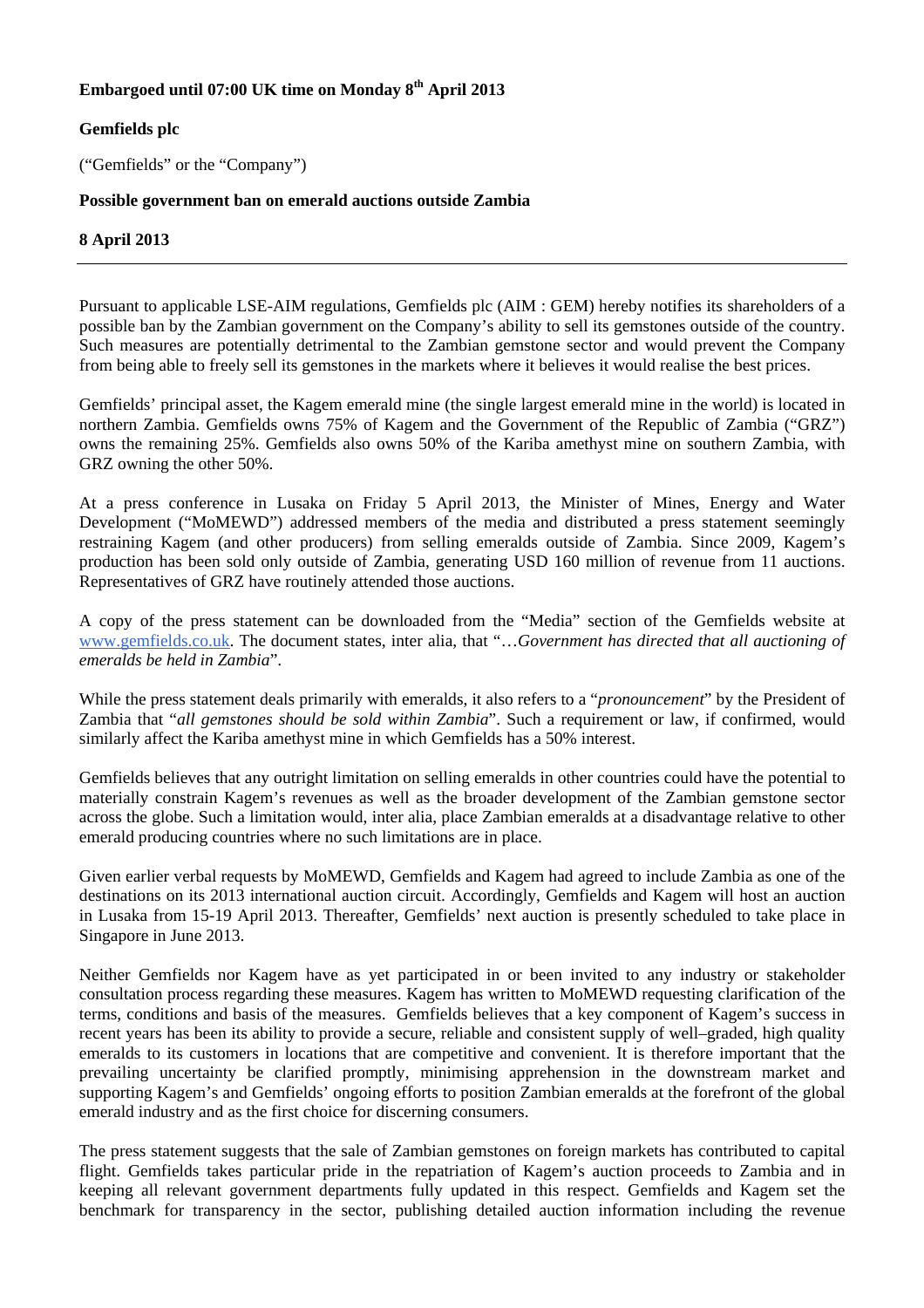received for each of its auctions, as well as all of its gemstone production data, including unit costs, on a quarterly basis.

| <b>KAGEM</b>          | <b>PRIOR OWNERSHIP</b> |           |                          |           | *GEMFIELDS OWNERSHIP |                          |                |               |
|-----------------------|------------------------|-----------|--------------------------|-----------|----------------------|--------------------------|----------------|---------------|
| <b>USD</b> k          | $30 - Jun - 05$        | 30-Jun-06 | 30-Jun-07                | 30-Jun-08 | *30-Jun-09           | $*30$ -Jun-10            | $*30 - Jun-11$ | $*30$ -Jun-12 |
| Revenue               | 6.705                  | 12.364    | 11,110                   | 8.892     | 11.192               | 6,668                    | 31,611         | 77,608        |
| Profit / $(Loss)$     | 646                    | 1,357     | $-3.040$                 | $-16,567$ | $-14.534$            | 2,060                    | 17,598         | 34,231        |
| <b>Royalties Paid</b> |                        | 989       | 566                      | 452       | 560                  | 333                      | 1.581          | 3,971         |
| Tax Paid              |                        |           | $\overline{\phantom{0}}$ |           |                      | $\overline{\phantom{0}}$ |                | 9.082         |
| (k)<br>Gemstones      | 9.055                  | 10.171    | 9.387                    | 9.854     | 28,010               | 17.370                   | 33,028         | 21,060        |
| carats)               |                        |           |                          |           |                      |                          |                |               |

A summary of Kagem's performance is tabulated below:

*\*Denotes years of Gemfields' ownership of 75% of Kagem* 

The results of the six higher quality auctions held by Gemfields to date are summarised below, showing clearly the price increases realised by the prevailing auction system at a time of well documented global economic uncertainty:

| <b>AUCTION RESULTS</b><br>(HIGHER OUALITY) | <b>JUL</b> '09<br><b>AUCTION</b> | <b>NOV</b> '09<br><b>AUCTION</b> | $JU/L$ $^{\prime}10$<br><b>AUCTION</b> | <b>DEC</b> '10<br><b>AUCTION</b> | $JUIL$ <sup><math>11</math></sup><br><b>AUCTION</b> | $\text{MAR}$ ' 12<br><b>AUCTION</b> | <b>NOV</b> '12<br><b>AUCTION</b> |
|--------------------------------------------|----------------------------------|----------------------------------|----------------------------------------|----------------------------------|-----------------------------------------------------|-------------------------------------|----------------------------------|
| Dates                                      | 20-24 Jul '09                    | 23-27 Nov '09                    | $19-23$ Jul '10                        | $6-10$ Dec $10$                  | $11-15$ Jul '11                                     | 19-23 Mar '12                       | 29 Oct - 2 Nov '12               |
| Location                                   | London, UK                       | Johannesburg, SA                 | London. UK                             | Johannesburg, SA                 | Singapore                                           | Singapore                           | Singapore                        |
| Type                                       | <b>Higher Quality</b>            | <b>Higher Quality</b>            | <b>Higher Quality</b>                  | <b>Higher Quality</b>            | <b>Higher Quality</b>                               | <b>Higher Quality</b>               | <b>Higher Quality</b>            |
| Carats Sold                                | 1.36 million                     | 1.09 million                     | 0.80 million                           | $0.75$ million                   | 0.74 million                                        | $0.69$ million                      | 0.90 million                     |
| Total sales realised at auction            | USD 5.9 million                  | USD 5.6 million                  | USD 7.5 million                        | USD 19.6 million                 | USD 31.6 million                                    | USD 26.2 million                    | USD 26.8 million                 |
| Average per carat sales value              | USD 4.40/carat                   | USD 5.10/carat                   | USD 9.35/carat                         | USD 26.20/carat                  | USD 42.71/carat                                     | USD 38.25/carat                     | USD 29.71/carat                  |

The results of the four lower quality auctions held to date are summarised below, showing the same, positive trajectory:

| <b>AUCTION RESULTS (LOWER QUALITY)</b> | <b>MAR '10 AUCTION*</b> | <b>MAR '11 AUCTION</b> | <b>NOV '11 AUCTION</b> | <b>JUN '12 AUCTION</b> |
|----------------------------------------|-------------------------|------------------------|------------------------|------------------------|
| Dates                                  | 11-15 March 2010        | 10-14 March 2011       | 21-25 November 2011    | 9-13 June 2012         |
| Location                               | Jaipur, India           | Jaipur, India          | Jaipur, India          | Jaipur, India          |
| Type                                   | Lower Quality           | Lower Quality          | Lower Quality          | Lower Quality          |
| Carats Sold                            | 22.80 million           | 12.98 million          | 9.82 million           | 3.47 million           |
| Total sales realised at auction        | $USD$ 7.2 million       | USD 9.9 million        | USD 11.0 million       | USD 9.0 million        |
| Average per carat sales value          | USD 0.31/carat          | $USD 0.77/c$ arat      | USD 1.12/carat         | USD 2.61/carat         |

 *\* A larger volume of material was placed on offer in March 2010 following an extensive inventory building exercise during 2008 and 2009.* 

Ian Harebottle, CEO of Gemfields, commented:

"*These developments potentially endanger the health of the sector immediately after they have begun to deliver meaningful positive results on behalf of stakeholders. The record shows that Kagem's financial and operating performance has never been better. The combination of our investments in the mine, our auction practices, proprietary emerald grading system and global marketing campaigns have delivered dramatic results not only for Kagem, but for the wider Zambian gemstone sector. Kagem's repatriation of foreign currencies, payments of Zambian corporation tax and gemstone royalties stand at all-time highs and we believe the same to be true for total tax and royalty receipts from the Zambian gemstone sector. This record of success and growth should not be put at risk.* 

*Since Gemfields acquired Kagem in mid-2008, we have pursued a strategy for Zambian emeralds not only to compete on the world stage, but to lead the sector internationally. Our ambition has been to turn Kagem into a Zambian national champion and a shining example of what can be achieved in well-founded partnerships between government and investors. I believe we have achieved that goal, and can go much further. I therefore hope that we will continue to enjoy a Zambian legal and business framework that enables the Zambian gemstone sector to remain competitive globally".*